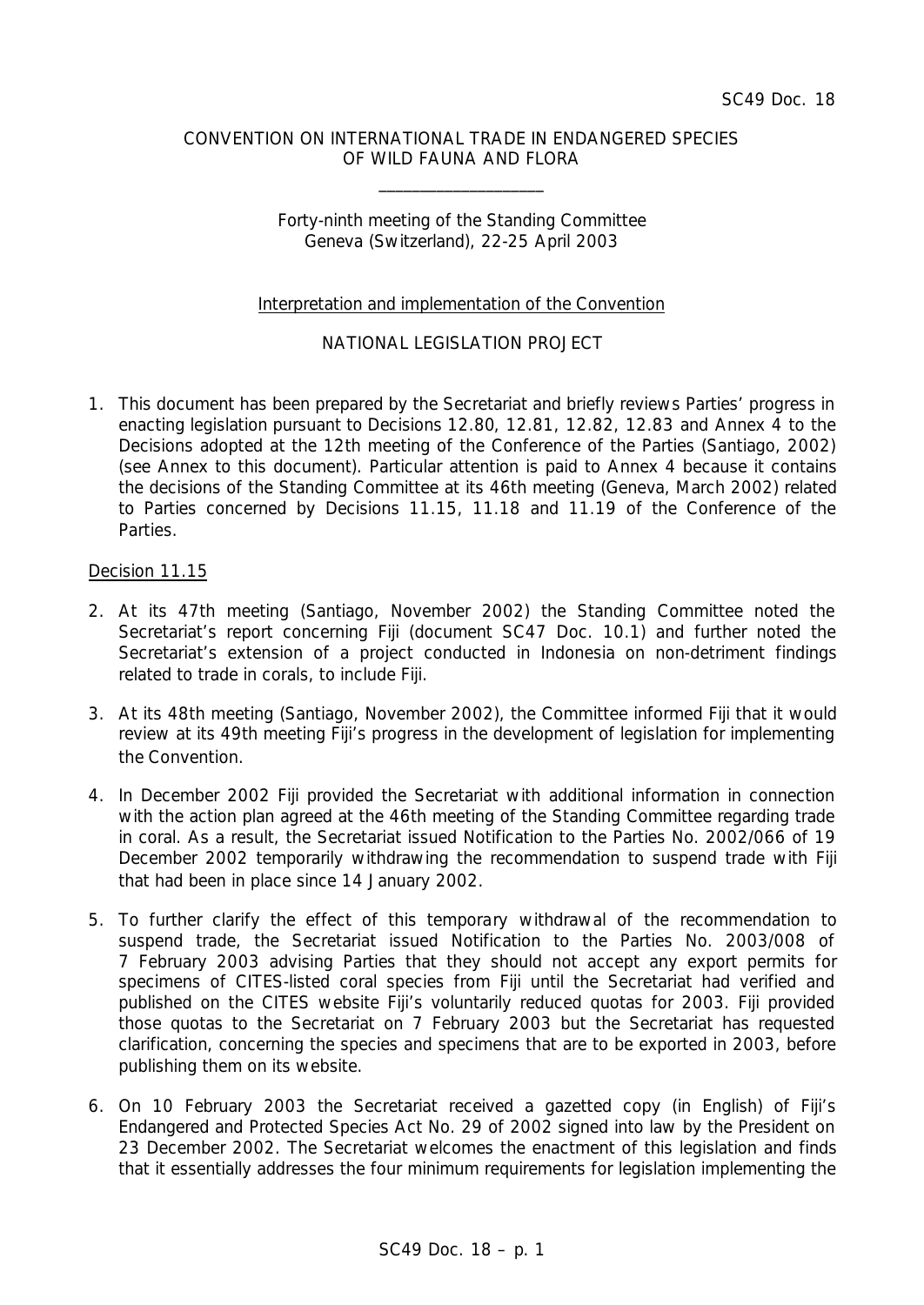Convention. It is seeking clarification from Fiji, however, regarding the process for the Act's entry into force and the development of implementing regulations.

- 7. Once clarification has been received concerning the operative effect of Fiji's legislation, the Secretariat will inform the Parties that the Standing Committee's recommendation to suspend trade with Fiji, expressed in Notification to the Parties No. 2002/003 of 14 January 2003 and temporarily withdrawn in Notification to the Parties No. 2002/066 of 19 December 2002, is withdrawn definitively.
- 8. Fiji originally was identified under the National Legislation Project as a country requiring priority attention because of its coral trade. Although CITES-implementing legislation now has been substantially strengthened, Fiji still appears to have some difficulties in controlling its coral trade. In this connection, the Secretariat has written to Fiji advising it that portions of two live rock shipments from its territory, consisting of specimens of CITES-listed hard coral but not accompanied by CITES documents, were recently discovered and seized by the CITES Customs team at Heathrow Airport, United Kingdom of Great Britain and Northern Ireland. It is hoped that cooperation by other Parties and implementation of a CITES capacity-building programme now being jointly developed by Fiji and the Secretariat will help to prevent similar incidents in the future.
- 9. The Secretariat brings to the attention of the Standing Committee that the four Parties affected by Decisions 11.15 and 11.16 have now enacted legislation to implement the Convention.

## Decision 11.18 and Decision 12.83

- 10. The Secretariat is finalizing its review of additional CITES-related legislation provided by Mozambique and the Russian Federation.
- 11. In response to Cameroon's request for assistance, IUCN's Environmental Law Centre (ELC) has been contracted to provide specific legal assistance services once they are agreed between the CITES Management Authority of Cameroon, the Secretariat and IUCN/ELC. It is expected that legislation ultimately resulting from the provision of these services could be used as a model for countries in the region.
- 12. The Dominican Republic and Panama are continuing to make good progress in the enactment of the draft legislation that has been prepared.
- 13. On 24 January 2003, South Africa provided the Secretariat with a draft National Environmental Management: Biodiversity Bill (containing a number of provisions related to CITES) and the Secretariat has provided comments on this text.
- 14. Decision 12.82 directs the Standing Committee to "adjust the deadlines for enactment of legislation agreed at its 46th meeting to allow affected Parties that are making good legislative progress additional time in which to complete the legislative process." The Secretariat believes that Cameroon, the Dominican Republic, Panama and South Africa are making good legislative progress.
- 15. The Secretariat brings to the attention of the Standing Committee that Decision 11.18 has been superseded by Decision 12.83.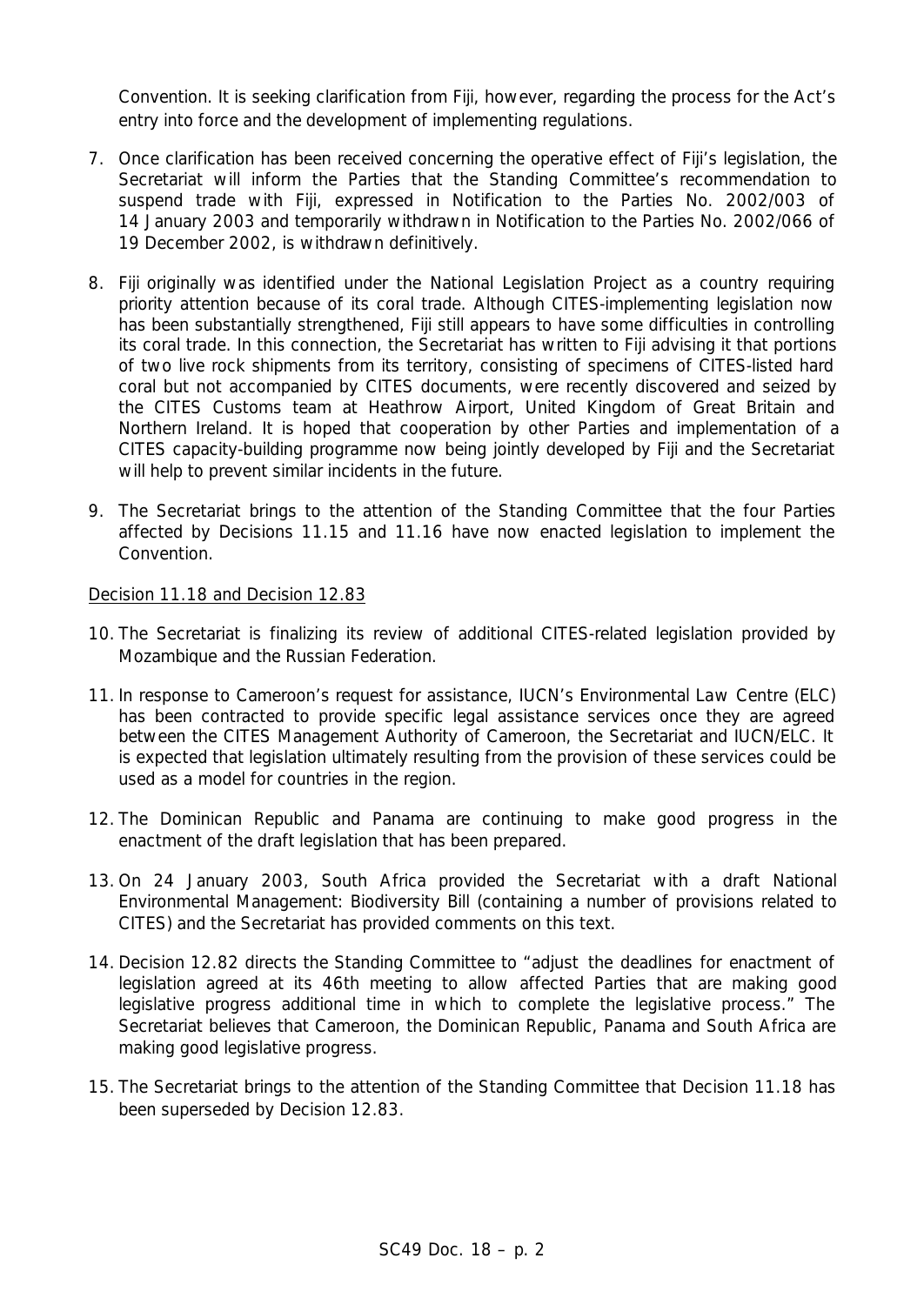## Decision 11.19 and Decision 12.83

- 16. CITES Legislation Plans have been received from Barbados, Chile, China, Cyprus, Ecuador, El Salvador, Indonesia, Kenya, Namibia, Nepal, Saint Lucia, Uganda and the United Republic of Tanzania.
- 17. The United Arab Emirates enacted federal legislation to implement the Convention during 2002, following guidance provided by the Secretariat. Hungary has advised that new CITES-implementing legislation entered into force in December 2002 and that an English translation of the text will be provided to the Secretariat in the near future. Suriname has similarly advised that new CITES-implementing legislation entered into force in January 2003 and a copy has been mailed to the Secretariat. The legislation of Brazil, Kazakhstan, Malaysia, Mauritius, Monaco, Peru, the Philippines and Venezuela is currently under review. Draft legislation has been prepared by the Bahamas, Ghana and Papua New Guinea but the timetable for its finalization and enactment is unknown because no CITES Legislation Plans have been submitted yet. The Secretariat has been advised by Saint Kitts and Nevis, Seychelles and Sierra Leone that work is being undertaken this year on CITES-implementing legislation but no CITES Legislation Plans have yet been submitted. Brunei-Darussalam has advised that it is in the process of preparing a CITES Legislation Plan, with the assistance of Singapore.
- 18. The Secretariat's records show that the following countries appear not to have complied with the 31 May 2002 deadline for the submission of CITES Legislation Plans agreed by the Standing Committee at its 46th meeting: Afghanistan, Algeria, the Bahamas, Bangladesh, Belize, Benin, Bolivia, Botswana, Brunei Darussalam, Bulgaria, Burkina Faso, Burundi, the Central African Republic, Chad, Comoros, Congo, Côte d'Ivoire, Djibouti, Equatorial Guinea, Eritrea, Estonia, Gabon, Gambia, Ghana, Grenada, Guinea, Guinea Bissau, Honduras, India, Israel, Jordan, Liberia, Madagascar, Malawi, Mali, Morocco, Myanmar, Niger, Pakistan, Papua New Guinea, Rwanda, Saint Kitts and Nevis, Saint Vincent and the Grenadines, Seychelles, Sierra Leone, Sri Lanka, Sudan, Togo, Trinidad and Tobago, Tunisia, Uruguay, Venezuela and Zambia.
- 19. At its 46th meeting, the Standing Committee agreed that it would consider further action at its 47th meeting concerning the failure of any Party affected by Decision 11.19 to submit a CITES Legislation Plan by 31 May 2002. The Committee further agreed that it expected the affected Parties to meet the above deadline so that further measures, which could include restrictions on commercial trade, would not be required (see Annex 4).
- 20. At its 47th meeting, the Standing Committee had before it document CoP12 Doc. 28 on National Laws for Implementation of the Convention. This document explained the contents of a CITES Legislation Plan and the progress to date on their submission by affected countries. The Standing Committee, however, did not specifically consider further action in relation to any Party that had failed to submit a CITES Legislation Plan by 31 May 2002.
- 21. Decision 11.19 has been superseded by Decision 12.83.

## Decision 11.17, Decision 12.80 and Decision 12.81

22. Decision 12.80 directs the Parties and overseas territories identified in Decision 11.17 to submit a CITES Legislation Plan to the Secretariat by 31 March 2003. It further explains what the CITES Legislation Plan should contain. Pitcairn Islands has written to the Secretariat providing a copy of Part III of the Local Government Regulations 2001 that is believed to meet the four minimum requirements for CITES-implementing legislation. The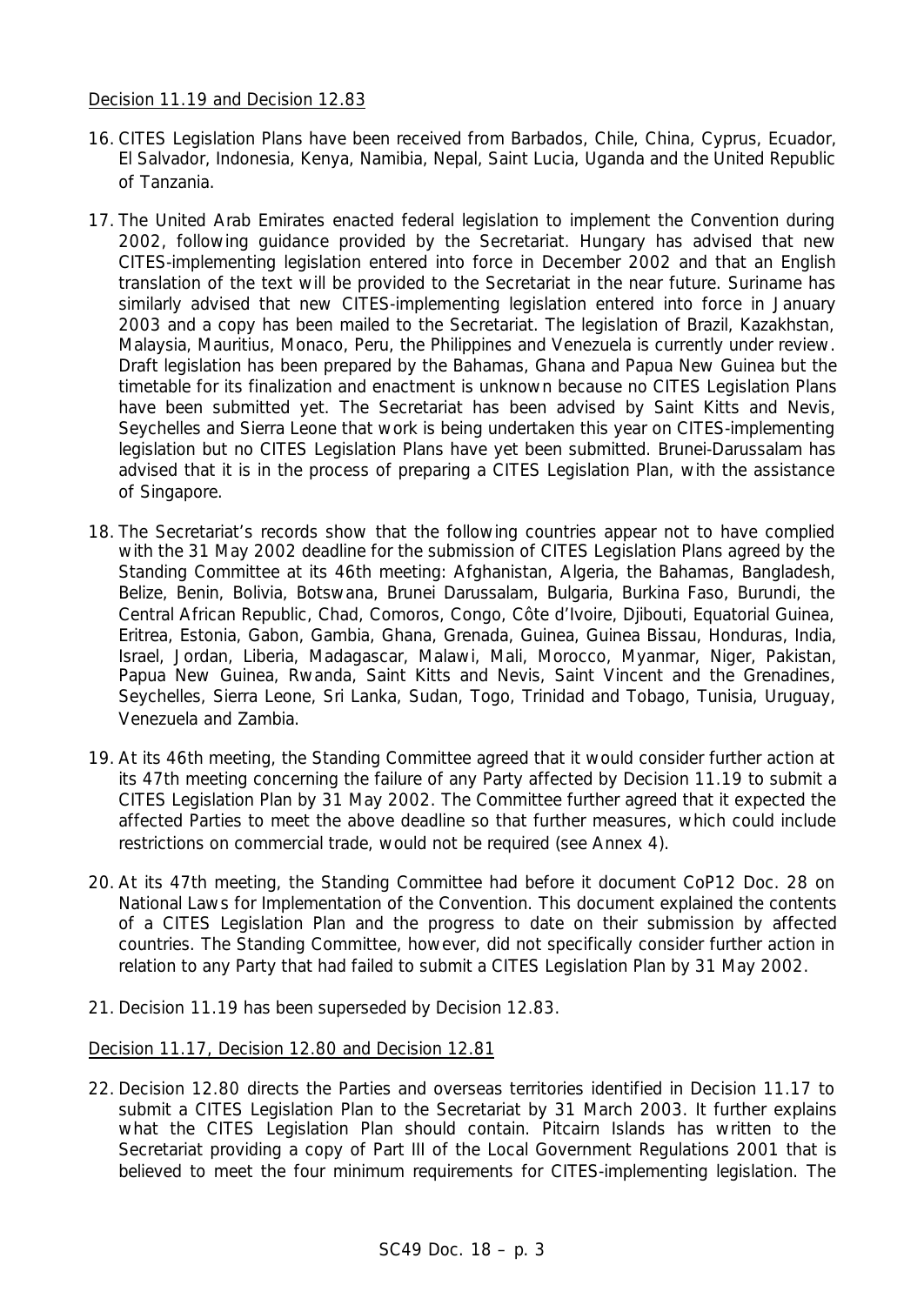Secretariat will provide an oral update on any additional compliance with Decision 12.80 at the 49th meeting of the Standing Committee.

- 23. Decision 12.81 directs the Standing Committee, with respect to Parties referred to in Decision 11.17 that have not submitted a CITES Legislation Plan by 31 March 2003, to consider appropriate measures, which may include restrictions on the commercial trade in specimens of CITES-listed species to or from such Parties.
- 24. Decision 11.17 has been superseded by Decision 12.80 and Decision 12.81.

## Recommendations

- 25. The Secretariat recommends that the Standing Committee extend the deadline for enactment of legislation by Cameroon, the Dominican Republic, Panama and South Africa, in view of their good legislative progress, and review their further progress at its 50th meeting.
- 26. The Secretariat also recommends that the Standing Committee consider appropriate measures, which may include restrictions on the commercial trade in specimens of CITESlisted species, for those Parties affected by Decisions 12.80 and 12.83 that have failed to meet the deadline for submission of a CITES Legislation Plan.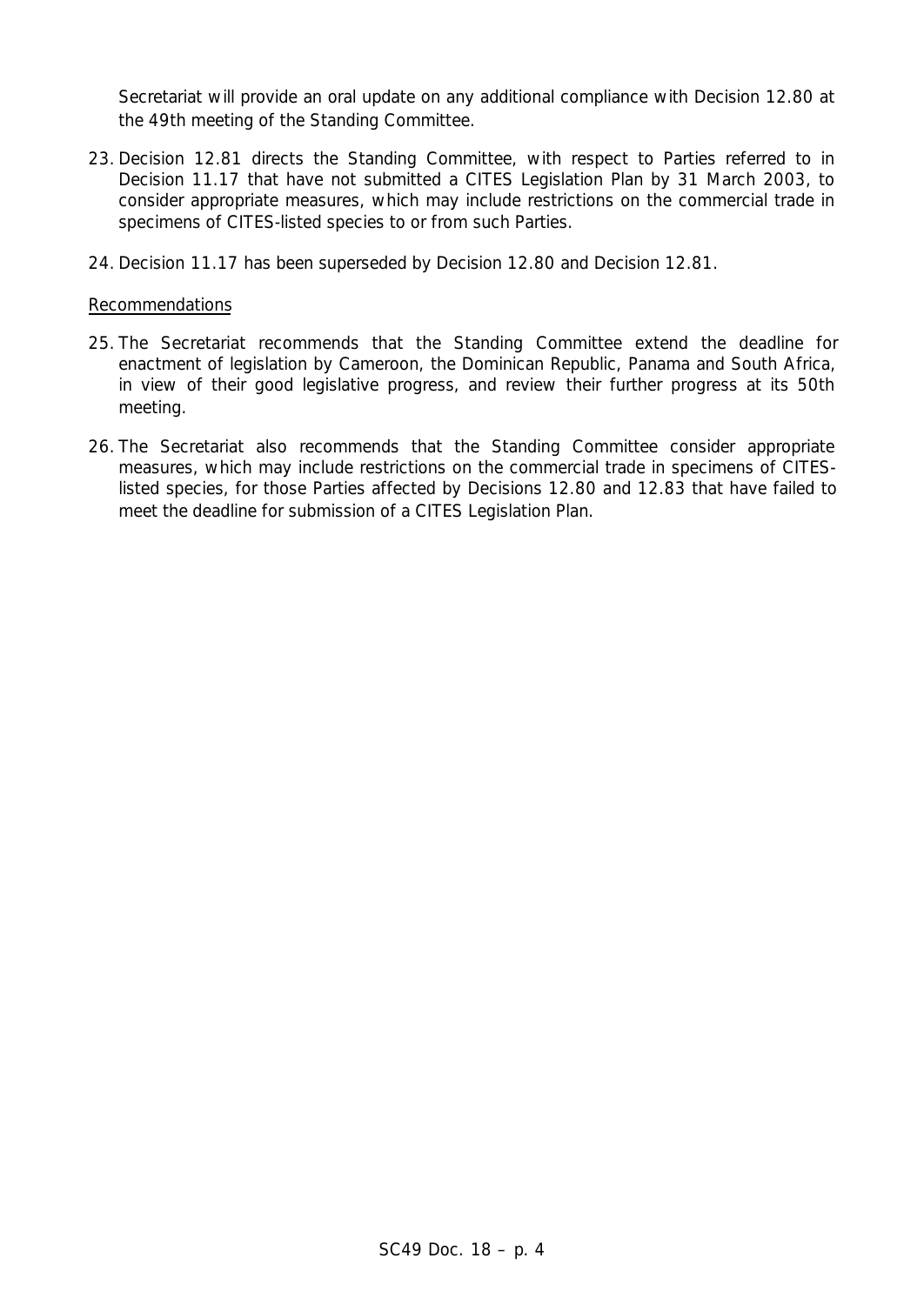# RELEVANT DECISIONS ADOPTED AT THE 12th MEETING OF THE CONFERENCE OF THE PARTIES

# **National laws for implementation of the Convention**

#### *Directed to Parties*

- 12.80  $\qquad$  a) Parties and overseas territories identified in Decision 11.17<sup>1</sup> should submit a "CITES Legislation Plan" to the Secretariat by 31 March 2003.
	- b) The CITES Legislation Plan should include the agreed steps needed for each Party to adopt adequate legislation by 30 June 2004. It should specify the entire legislative process from the date the proposed legislation is drafted until the date it is signed, published in the official gazette and sent to the Secretariat in one of the working languages of the Convention. It should include:
		- i) the legal form of enactment (legislative or regulatory);
		- ii) the precise scope and content of the proposed legislation;
		- iii) the schedule for transmittal of the draft legislation to the Secretariat for comments;
		- iv) the legislative and administrative steps that must be taken to adopt the legislation; and
		- v) the time in which the Party can achieve the proposed form of enactment in accordance with its own legal system (time-frames for initiating and completing each stage of the law-making process).
	- c) Parties that are preparing national legislation to fulfil the requirements of the Convention may request technical assistance from the Secretariat.

#### *Directed to the Standing Committee*

ł

- 12.81 With respect to Parties referred to in Decision 12.80 that have not complied with paragraph a), the Standing Committee shall consider appropriate measures, which may include restrictions on the commercial trade in specimens of CITES-listed species to or from such Parties.
- 12.82 The Standing Committee shall adjust the deadlines for enactment of legislation agreed at its 46th meeting to allow affected Parties that are making good legislative progress additional time in which to complete the legislative process.

*<sup>1</sup> Antigua and Barbuda, Belarus, Cambodia, Dominica, Georgia, Latvia, Mauritania, Mongolia, Myanmar, Saudi Arabia, Somalia, Swaziland, Uzbekistan and three overseas territories, namely Pitcairn Islands, Saint Helena and Dependencies and South Georgia and the South Sandwich Islands. [A dispute exists between the Governments of Argentina and the United Kingdom of Great Britain and Northern Ireland concerning sovereignty over the Falkland Islands (Islas Malvinas)].*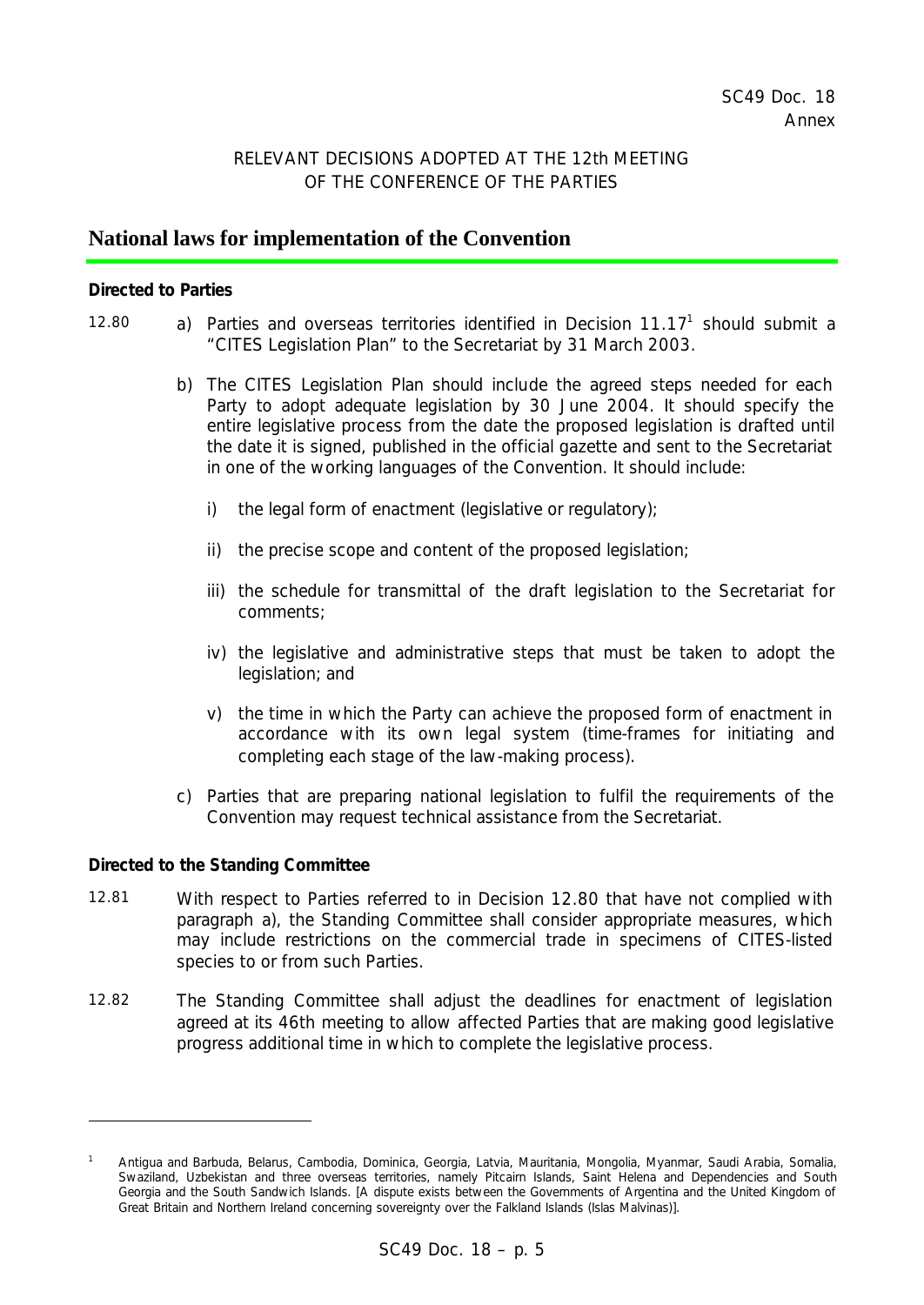## *Directed to the Secretariat*

- 12.83 The Secretariat shall:
	- a) consider the information on specific legislative measures adopted by the Parties to fulfil the requirements laid down in the text of the Convention and the Resolutions of the Conference of the Parties and amend the analyses of national legislation and the categories according to the criteria stated in Resolution Conf. 8.4;
	- b) advise the Parties concerned of any amendments to the analyses of their legislation and to their categories, specifying in the case of legislation in Categories 2 and 3 the requirements that are not yet met;
	- c) provide technical assistance to Parties requesting advice in the formulation of legislative proposals for CITES implementation by providing, to the extent resources are available:
		- i) legal guidance in the preparation of necessary legislative measures;
		- ii) training of CITES authorities and other relevant bodies responsible for the formulation of wildlife trade policies or legislation; and
		- iii) any specific support relevant to the fulfilment of the legislative requirements for the implementation of CITES;
	- d) report to the Standing Committee on Parties' progress in enacting legislation and, if necessary, recommend the adoption of appropriate compliance measures, including suspension of trade pursuant to the decisions taken at the 46th meeting of the Standing Committee (see Annex 5 to these Decisions);
	- e) identify for the Standing Committee any countries that require attention as a priority under the National Legislation Project; and
	- f) report at the 13th meeting of the Conference of the Parties on:
		- i) the legislation adopted by the Parties to implement the Convention and any recommendations relating to Parties that have not adopted adequate legislation for implementation of the Convention; and
		- ii) any progress concerning technical assistance provided to the Parties in the development of their national legislation for implementation of CITES.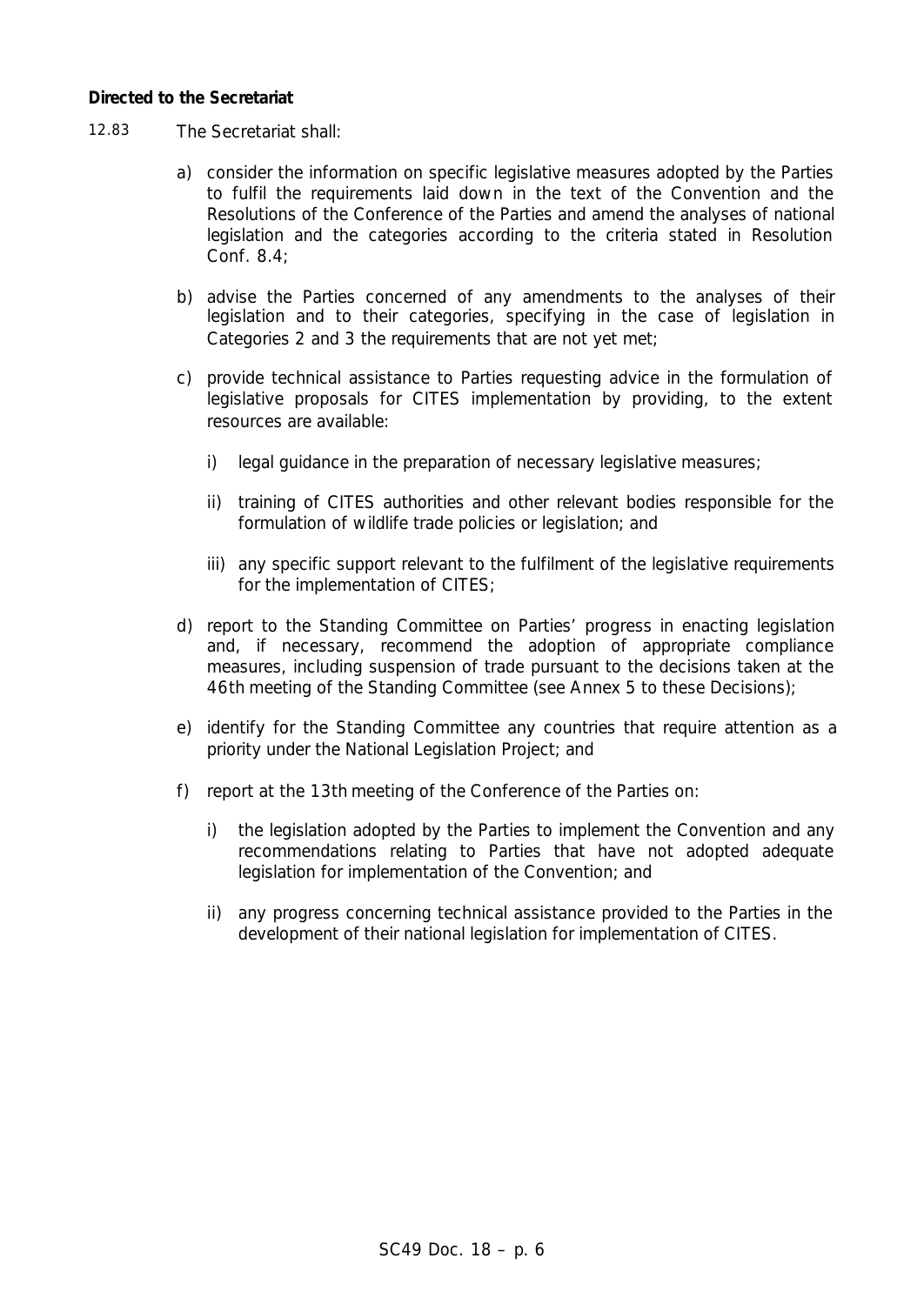# DECISIONS RELATED TO THE NATIONAL LEGISLATION PROJECT adopted at the 46th meeting of the Standing Committee Geneva (Switzerland), 12-15 March 2002

## Parties identified in Decision 11.18

The Standing Committee agreed:

- a) For Parties in Category 3, that:
	- i) The Dominican Republic and Mozambique should submit a CITES Legislation Plan to the Secretariat by 31 May 2002. Such a Plan should include the agreed steps needed for each Party to adopt adequate legislation by 31 October 2002.
	- ii) The Secretariat shall issue a notification recommending a suspension of commercial trade in specimens of CITES-listed species with any of these Parties that fails to submit a CITES Legislation Plan by 31 May 2002 or to adopt adequate legislation by 31 October 2002. The Secretariat may withhold action on this instruction if good legislative progress has been made by a Party but shall implement the instruction immediately if adequate legislation has not been adopted by 31 March 2003.
- b) For Parties in Category 2, that:

ł

- i) Cameroon, Panama, Poland, the Russian Federation, South Africa and Thailand should submit a CITES Legislation Plan to the Secretariat by 31 May 2002. Such a Plan should include the agreed steps needed for each Party to adopt adequate legislation by 31 January 2003.
- ii) The Secretariat shall issue a notification recommending a suspension of commercial trade in specimens of CITES-listed species with any of these Parties that fails to submit a CITES Legislation Plan by 31 May 2002 or to adopt adequate legislation by 31 January 2003. The Secretariat may withhold action on this instruction if good legislative progress has been made by a Party but shall implement the instruction immediately if adequate legislation has not been adopted by 31 March 2003.<sup>1</sup>

<sup>1</sup> *Since the adoption of the above decisions at the 46th meeting of the Standing Committee, adequate legislation has been adopted by Greece, Poland and Thailand. The Secretariat has amended the analyses of national legislation and the categories accordingly and advised these Parties that Decisions 11.18 and 11.19 no longer applied to them. The same will be done as other Parties adopt adequate legislation.*